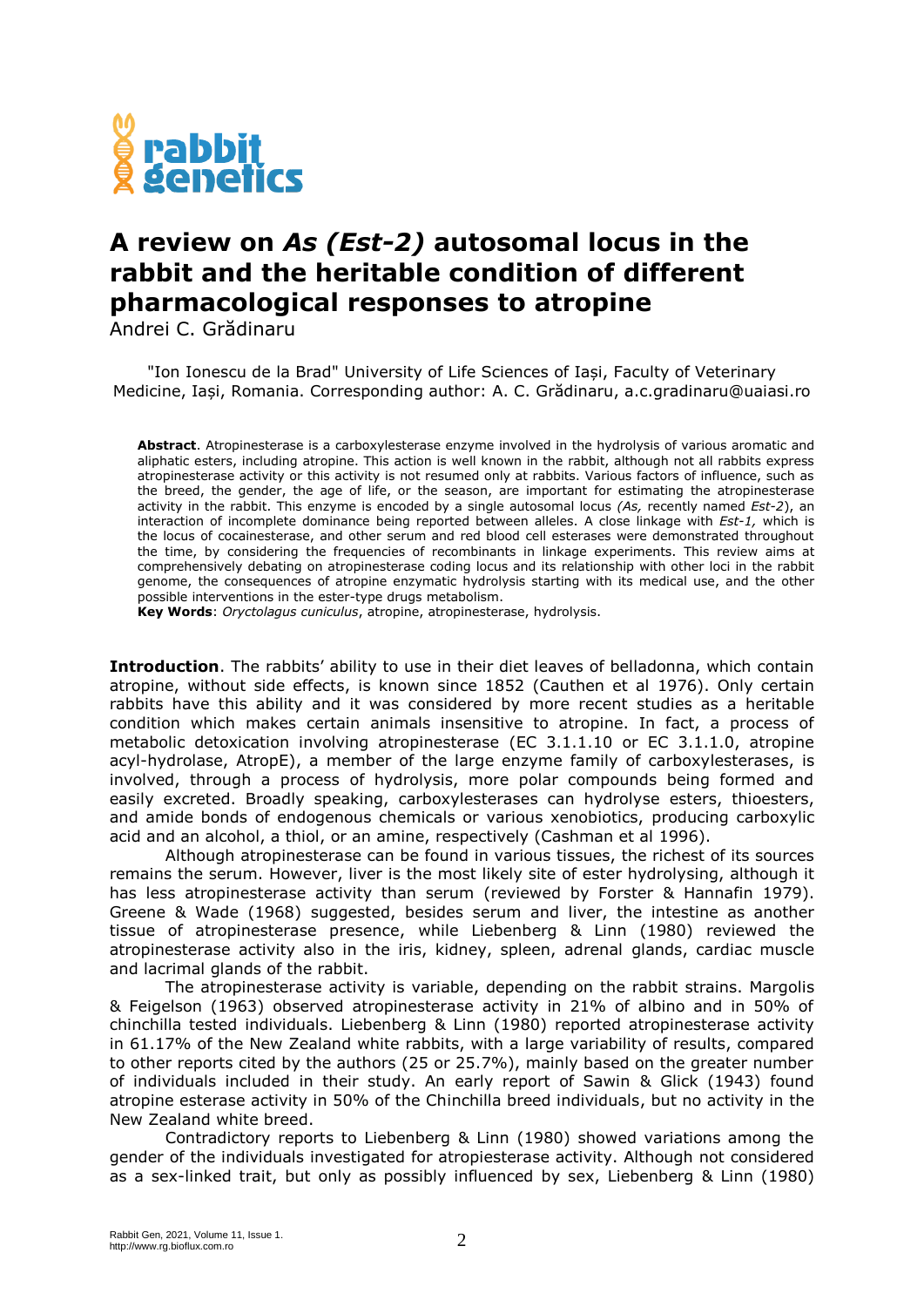reported more males positive for atropinesterase activity than females (62.28% versus 56.94%, respectively) and when the seasonal factor was included, this variation was associated with both winter and summer seasons. Ecobichon & Comeau (1974) reported a 50% frequency of atropinesterase in either sex. Sawin (1955) reviewed a tendency of occurring in a higher percentage of females and in greater concentration than in males. Regarding the age, the first atropinesterase activity was reported not earlier than after one month of life. Some of the rabbits with inconsistent atropinesterase activity at the age of one month of life increased it at subsequent examinations, at two and three months (Sawin & Glick 1943). No precursor protein formation was reported during the course of the developmental increase of enzyme activity, and the lack of atropinesterase activity in negative rabbits was assumed either to an inactive genome in the atropinesterase region, due either to its absence or to an incomplete suppression, or to an aberrant message that cannot be used in the protein synthesizing process (Margolis & Feigelson 1964).

Besides the rabbit, some plants are known to contain atropinesterase. The hydrolytic cleavage of atropine to tropine and tropic acid by atropinesterase was reported in the root sap of Jimson weed *(Datura stramonium* L.), whose activity reached a maximum potential in a later vegetation phase (during the  $20<sup>th</sup>$  week of plant growth), at a pH of 5.0-5.8, which corresponds to the pH of the cell sap of Datura (5.2-5.7), but is lower than the optimum of 8.3 in the rabbit serum (Jindra et al 1963).

Confusing results on its presence in rats and guinea-pigs were revised by Harrison et al (2006). They assessed the capacity of other species (dog, goat, guinea-pig, human, pig, rhesus) to hydrolyse atropine in their plasma and found different metabolic rates compared to the rabbits and that traces of activity may be related to the presence of other carboxylesterases, such as cocainesterase, with low affinity for atropine, or to small amounts of atropinesterase. Their lower atropinesterase activity in *Rhesus* monkey compared to other tested species was justified by the low sample size (Harrison et al 2006).

In the context of all previous aspects discussed, the aim of this paper was to review genetic and physiological aspects of atropinesterase encoding, synthesis, action, and metabolism variability in rabbits.

**Material and Method**. Genotypic and phenotypic aspects of atropinesterase and its involvement in atropine hydrolysis in some but not all of the rabbits were mainly debated here in a comprehensive presentation. This is a review study based on 31 scientific papers selected for their scientific relevance for the subject matter.

## **Results and Discussion**

**The atropine and its medical use**. Atropine (DL-hyoscyamine) is an organic ester consisting of an aromatic *tropic acid* and a complex organic base tropine*.* It is mainly known to be produced by *Atropa belladonna* or the Deadly nightshade plant. Other members of the *Solanaceae* family were reported to produce atropine (e.g. *Datura, Henbane*), but also a related alkaloid, the hyoscine. Atropine has a parasympatholytic mechanism of action, blocking the muscarinic receptors in the postganglionic synapses of the parasympathetic nervous system. These cholinergic sites use acetylcholine as mediator and more elevated atropine doses than necessary affect other cholinergic sites, such as the neuromuscular junction (Shutt & Bowes 1979).

The usual anticholinergic effect of atropine is related to an increased heart rate, which seems to be variable depending on the the dose, even reaching the contradictory parasympathomimetic effect of bradycardia, in small doses (Kottmeier & Gravenstein 1968). The aforementioned cited authors verified the hypotheses of vagal centers and/or direct effect on the heart by testing atropine suphate, which crosses the blood-brain barrier, and its more potent derivative in accelerating the heart rate, namely the atropine methylbromide, which has no access to the brain, and the peripheral parasympathomimetic effects on the heart were also included. 1 mg of atropine sulfate 70  $kg^{-1}$  was used to accelerate the heart rate in 79 human patients aged from six weeks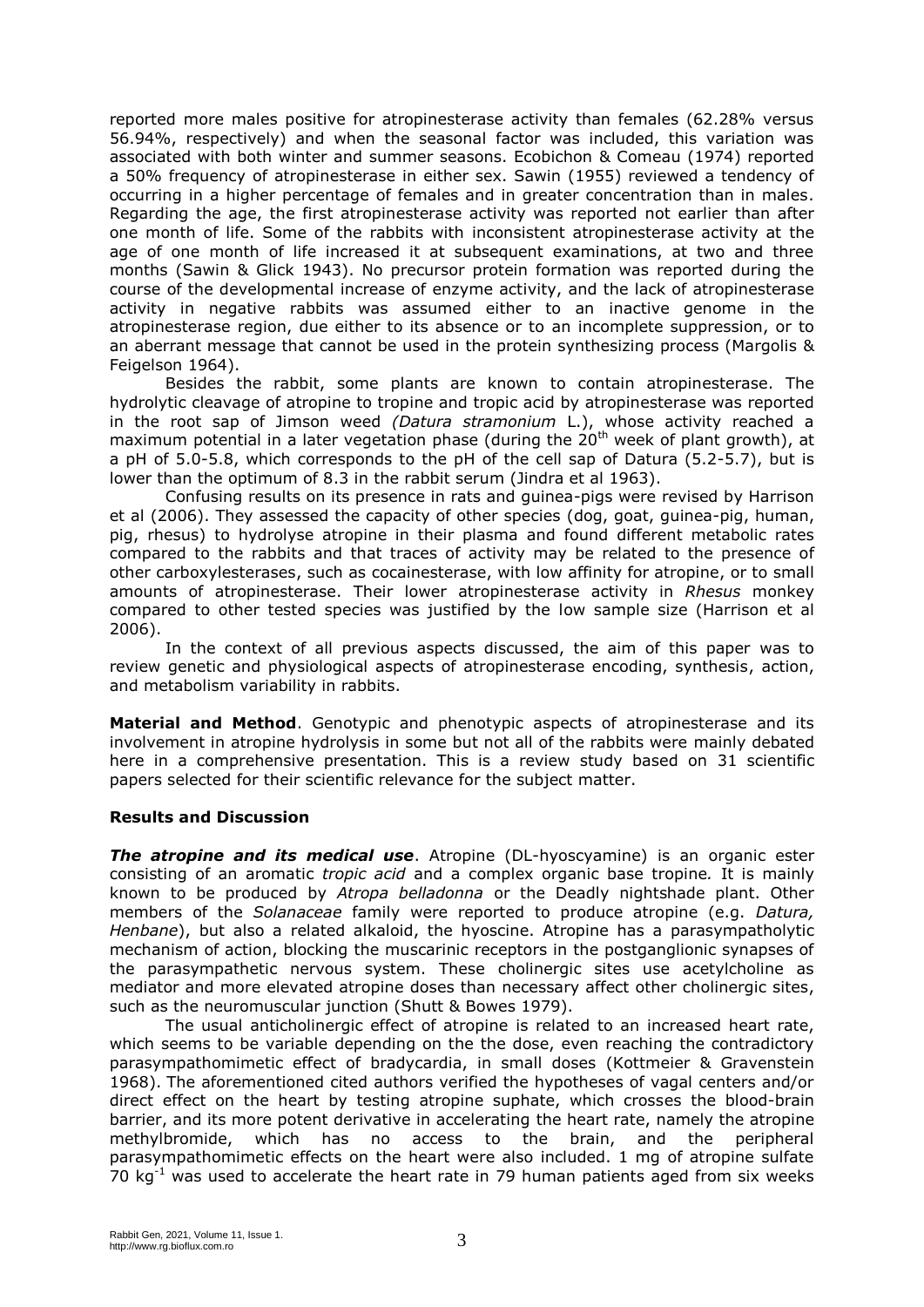to 79 years, with a relatively more atropine needed to obtain this effect in young people than in adults. Arrhythmias were rather reported in young individuals and were rather associated with small doses of this drug than with large ones (Dauchot & Gravenstein 1971). Forster & Hannafin (1979) reviewed a dose of 2 mg  $kg^{-1}$  i.v. for the rabbit, as recommended for its anticholinergic effects, and a LD50 of 71 mg  $kg^{-1}$ .

Controversial uses of atropine to sustain the cardiac function during the chloroform anaesthesia were discussed by Shutt & Bowes (1979). On the other hand, Olson et al (1993) reviewed the beneficial effects of anticholinergic agents in preventing bradycardia and the accumulation of salivary secretions during anaesthesia and surgical manipulations. Their use for premedication may counteract the bradycardia caused by alpha-2 adrenergic agents, such as the injectable anaesthetic xylasine or the vagal stimulation by endotracheal intubation or surgical manipulation of viscera (Olson et al 1993).

Shutt & Bowes (1979) also included the atropine use as a morphine's antidote, considering its effect of mydriasis (dilating the pupils).

Its action of mydriasis induction by blocking the parasympathetic innervation of the pupil and the ciliary muscle was reviewed by Mori et al (2019). The mydriatic effect of atropine applied as drops to the conjunctival sacs, described by Goldsmith et al (1977), is common in most humans, being slower in individuals with dark irides but hyper-reactive in individuals with Down syndrome. Considering the atropine ability to be bound by the melanin of pigment cells, its less effective action in the pigmented than in the albino rabbit's iris was also discussed by Akesson et al (1983). Besides, the limitation of atropine at the level of the receptor in the smooth muscle of iris, due to its enzymatic hydrolysis in aqueous humor, was also considered as a limiting factor, by Akesson et al (1983). Kuiper et al (1997) presented the atropine sulfate as a long-acting mydriatic agent (more than 24 h), fact which may lead to a deleterious effect on the retinal function. The overexposure to light was also incriminated into retinal degeneration in sensitive strains (Kuiper et al 1997).

The effect of atropine in decreasing the myopia was demonstrated by Bedrossian (1979), when sixty-two children were treated with atropine in one eye for one year, the other eye being of control. The atropine effects related to the prevention of myopia progression and of iris adhesion to the anterior lens or to its use to treat the iris inflammation and anterior uveitis were also reviewed by Mori et al (2019).

The vasodilatation effect of atropine is nowadays used in the prevention of death in patients with bacteremic or hemorrhagic shock, or to increase the body temperature, especially in infants and small children. Atropine inhibits the activity of sweat glands and its effect of vasodilation is kept even in species that do no sweat, such as dogs (Liu et al 2004). Although the vasodilation effect of atropine was supposed as a result of blocking the M-cholinoceptors located on the vascular wall, this direct action was not supported by the results of Liu et al (2004) on the sympathetic denervated rabbit ear blood vessels (complete resection of the auricular branch of the vagus), the hypothesis αadrenoceptors blocking being supposed.

*Rapid-testing for atropinesterase activity prevents failures in rabbit medical research*. In the same way of various drugs inactivation through the action of various carboxyesterases, the efficacy of atropine as a preanesthetic agent may be of a relative effectiveness mainly as a result of its rapid hydrolysis by the serum atropinesterase in some but not all rabbits (Ecobichon & Comeau 1974; Forster & Hannafin 1979; Margolis & Feigelson 1964; Stormont & Suzuki 1970).

The shortcoming of atropine enzymatic destruction in various rabbit subjects in medical research or therapeutics can be prevented by pre-testing individuals for positive atropinesterase activity. A rapid screening test may be used in this regard. As Liebenberg & Linn (1980) reported, at 45 minutes after the subcutaneous injection of 0.5 mg atropine sulfate per animal (1.0 mL of an 0.5 mg mL $^{-1}$  solution) in about 3 months old rabbits and of 2-3 kg each, a light from a hand-held disposable penlight was shone directly into the eyes of each rabbit, the lack of atropinesterase activity being translated into a prolonged mydriatic effect of atropine, in absence of the pupillary light reflex.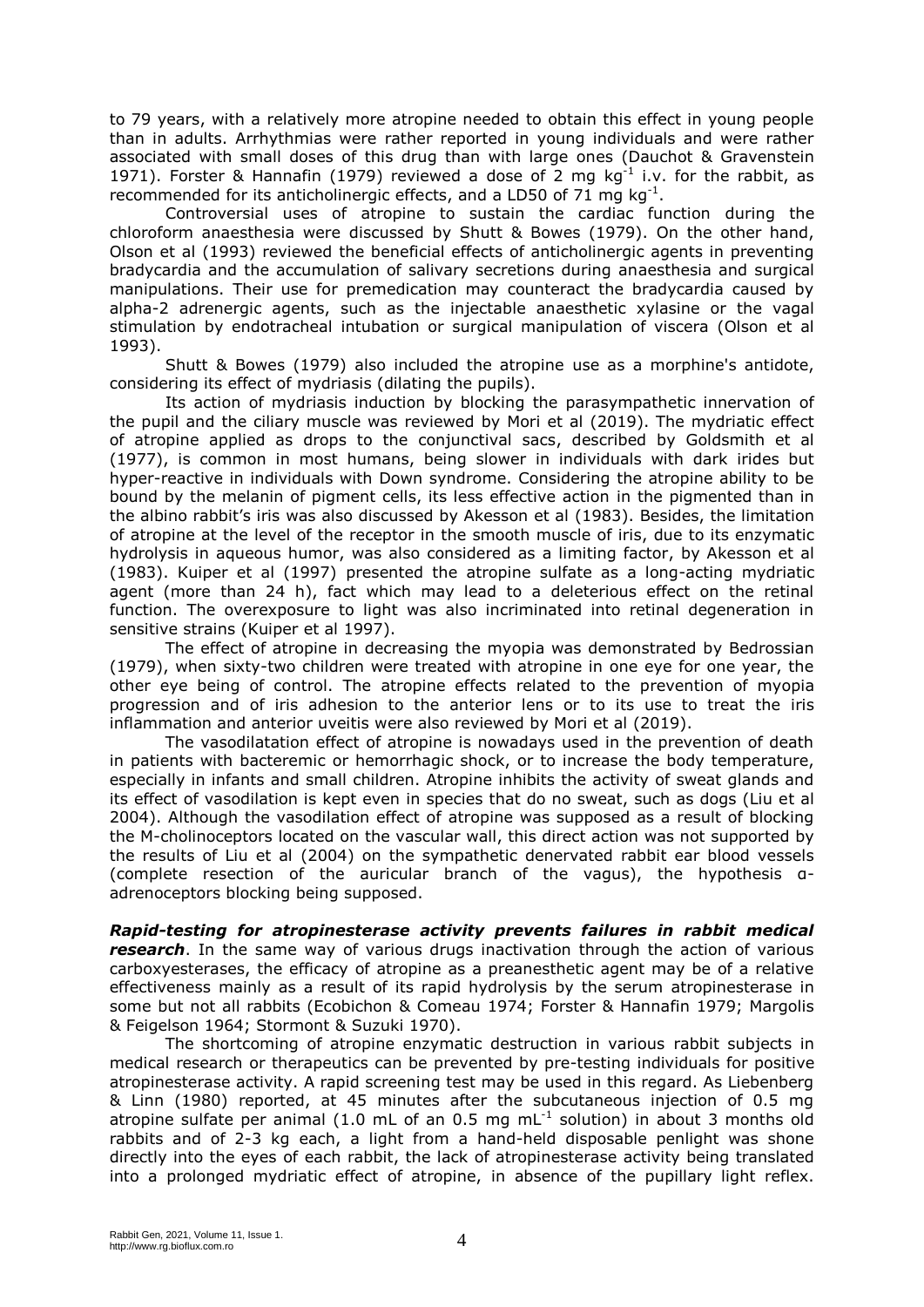Stormont & Suzuki (1970) reviewed with the same aim of pupil reflex time recovery measuring the ocular adding of a 0.05 mL of a 2% solution of atropine sulfate in 0.9% saline. A revised information in Forster & Hannafin (1979) demonstrated that "atropine esterase-free" rabbits present no light reflex, but only a persistent mydriasis for less than 1.25 to 5 or more hours, while in "containing atropine esterase" rabbits this reflex recovered within 8 to 42 minutes. Ecobichon & Comeau (1974) reported a marked pupillary dilation within 30 minutes after the s.c. administration of atropine sulfate (20 mg) in both rabbit types, with "low" and "high" enzymatic activity, reaching the maximum pupillary diameter 60 minutes after administration. Rabbits with "high" atropinesterase activity recovered a normal pupil diameter 5 hours after drug administration while rabbits with "low" activity completely lost the light reflex for up to ten hours. The authors reported a markedly dilated pupil around 48 hours after injection, regaining its normal size at 72 hours (Ecobichon & Comeau 1974).

Forster & Hannafin (1979) discussed on a quick screening test based on a single dose of 1 mg  $kg^{-1}$  i.v., eliminating the rabbits in which the bradycardial reflex response to smoke apnea disappeared within 20-25 minutes.

Olson et al (1993) reported no vagolytic effect of atropine even in rabbits without a detectable atropine esterase activity and reported glycopyrrolate, a synthetic anticholinergic agent with a longer lasting action than atropine sulfate, being effective in preventing the heart rate depression in rabbits receiving ketamine:xylazine. Although the recommended anticholinergic dose of atropine for the rabbit is of 2 mg  $kg^{-1}$  i.v., in individuals with high atropinesterase activity its effect on inhibiting the bradycardial response was abolished within 10 minutes. Even a massive dose of 100 mg  $kg^{-1}$ , (more than the LD50 of 71 mg  $kg^{-1}$ ) injected 70 minutes after the first recommended dose, was quickly degraded after 40 minutes, in the same individual. In order to sustain the anticholinergic action of atropine in rabbits with high atropinesterase activity, a dose of 1 mg kg<sup>-1</sup> i.v. should have to be repeated at every 3 minutes (Forster & Hannafin 1979).

*The As (also named Est-2) locus and its assumed linked position on the fifth rabbit chromosome*. Atropinesterase locus and its enzyme product are inherited and expressed as a result of the incomplete domination interaction between involved alleles (Ecobichon & Comeau 1974; Margolis & Feigelson 1963). Originally, Sawin & Glick (1943) considered a single autosomal gene noted with *As*.

The inheritance and expression of the atropinesterase gene, in a context of incomplete Mendelian domination, determine variable phenotypes, considering the homozygote or heterozygote genotypes. However, a larger amount of atropinesterase is expected in the blood of homozygous positive individuals than in heterozygous, where a single allele is active, and no circulating enzyme is expected in the blood of homozygous negative individuals (Forster & Hannafin 1979; Liebenberg & Linn 1980). Sawin (1955) interestingly pointed out the enzyme dominance over its absence of activity. The ability to produce the enzyme as dominant over its absence was also mentioned in an earlier report from 1943 (Sawin & Glick).

Sawin (1955) and Liebenberg & Linn (1980), studied the chromosomal location of the encoded gene of atropinesterase, initially named *As* gene, showing a linkage with the *E* gene for developing the black pigment in the pelt. The original consideration of this fact, by Sawin & Glick's 1943 report, included these genes as members of the sixth linkage group of the rabbit. Based on the original report of Sawin & Glick (1943), Fox & van Zutphen (1979) identified a map distance of 26.2±6.8 cM between *As* and *e* genes. They also demonstrated that this group of linkage in rabbit shares homologies with the mouse *(Mus musculus)* chromosome 8 and with the rat *(Rattus norvegicus)* linkage group (LG) V.

Further investigations in the rabbit revealed, in fact, two closely linked loci, *Est-1* and *Est-2*. The former codes for the production of cocainesterase and the latter was considered analogous to the *As* gene and therefore it encodes for atropinesterase (Forster & Hannafin 1979; Fox & Van Zutphen 1977, 1979). Considering the localized activity of atropine- and cocaine-esterase in an anodal region of the electrophoretic gels, related to the albumins, they are defined as prealbumin esterases (Van Zutphen 1974a).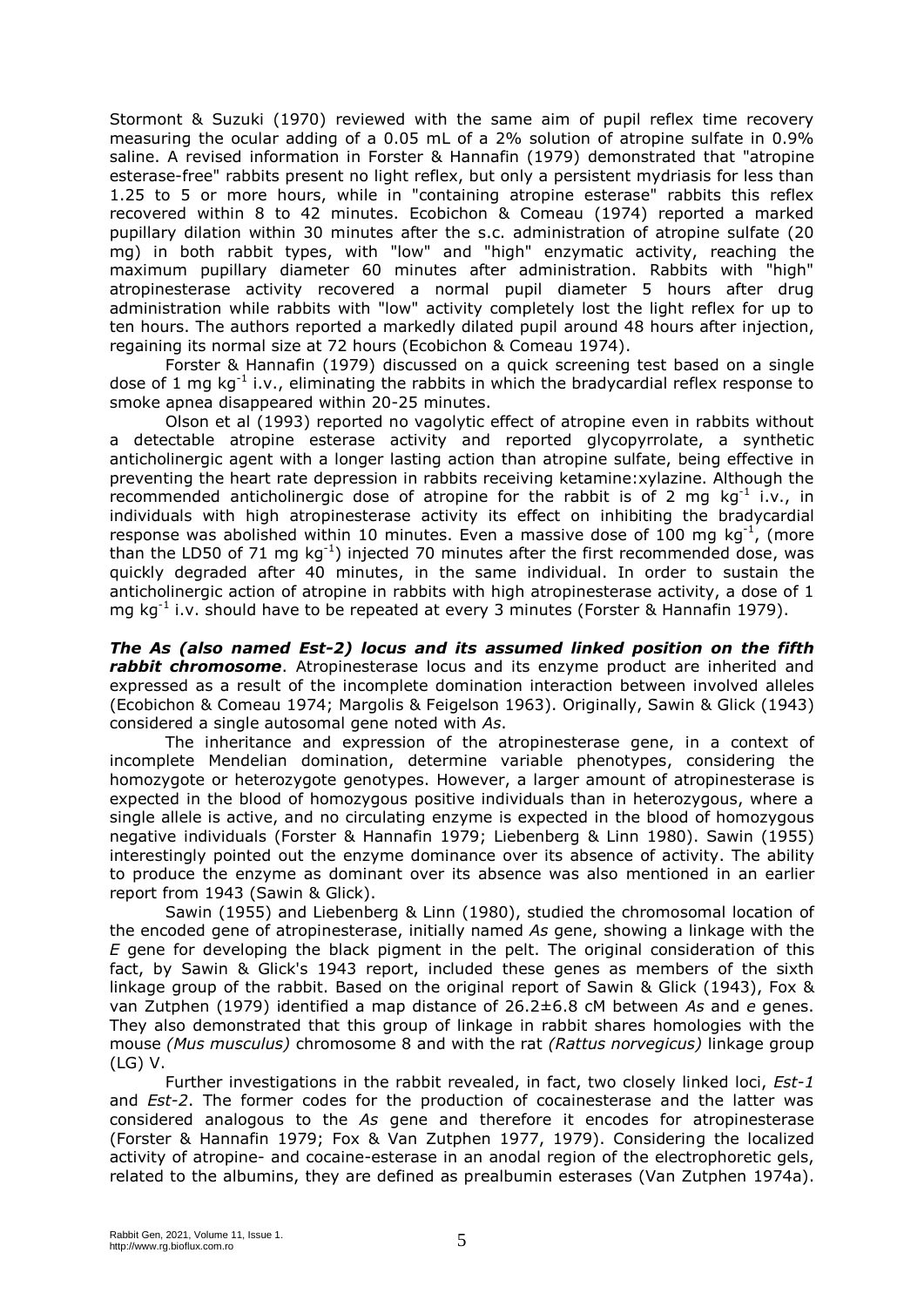A third locus, *Est-3*, was demonstrated to segregate independently of the previous two, for which critical recombinant individuals were not reviewed (Fox & Van Zutphen 1979). All of them give rise to ten phenotypes which are involved in the metabolism of esterified drugs such as atropine, procaine, and cocaine (Forster & Hannafin 1979). Kelus (1981) described the third serum esterase locus (*Est-3*) as a "dependent" prealbumin carboxylesterase and classified the red blood cell and platelet esterase (*Es*) into red blood cell carboxylesterase-1 (*Es-1*), platelet carboxylesterase-2 (*Es-2*) and red blood cell carboxylesterase-3 (*Es-3*). The *Es-1* locus has two alleles and is closely linked to the *Es-2* locus, which also includes two alleles, while the *Es-3* locus, with its three alleles, is not linked to the previous two loci. Studying the polymorphism of rabbit erythrocyte esterases, Schiff & Stormont (1970) discussed each two alleles (A and B) controlling *Es-1, -2,* and *-3* loci, respectively, with codominant autosomal alleles for each three phenotypes described. However, the electrophoretic profile showed the last system migration as the most anodal of all three, and the second one between the first one and the last one (Schiff & Stormont 1970). Since 1981, a post-albumin locus (*Pa*) was reported in New Zealand white and White of Dendermonde rabbits, including two codominant autosomal alleles, *Pa<sup>F</sup>* and *Pa<sup>S</sup>* (Juneja et al 1981).

Based on various reviewed linkage experiments and on their owns', Fox & Van Zutphen (1979) established in rabbits two tightly linked group of genes, one including the red cell esterase *Es-1* and *Es-2*, and the second one, the serum esterase loci, *Est-1* and *Est-2*, with a frequency of recombinants less than 0.5% between the last two genes (frequency reported in Van Zutphen 1974b). There is a larger distance between the *Est-1* and *Est-2* group, and the *e* locus, compared to the chromosomal distance between the *Es-1* and *Es-2* group and the group of serum esterase (*Est-1* and *Est-2*). Various data included  $4.8\pm2.7$  cM (centimorgans) or  $6.3\pm2.1$ cM/7.6 $\pm3.3$  cM, as the chromosomal distance between *Es-1* and *Est-1,2* or *Es-1* and *Est-1*, respectively, and of 13.6±4.2 cM or 18.5±3.7 cM between *Est-1* and *e*. Interestingly, a higher frequency of recombinants (26.19%) was reviewed for *Est-2* and *e* loci. However, the arrangement of *Es-1,2* – *Est-1,2 – e* loci in the rabbit chromosome is certain. The investigations on serum and tissue esterases *Est-2, Est-4, Est-5, Est-6,* and red blood cell esterases, *Es-1* and *Es-3*, revealed polymorphic loci in two rabbit inbred stains (AX/JU and IIIVO/JU). The results on linkage studies corroborated with other reported ones, showed the tissue esterase *Est-5* to be linked to the *C* locus already assigned to chromosome 1, at a distance between genes of 24 cM. A linkage between *Es-1* and *Est-2* with a map distance of 6.4 cM was confirmed for LG VI. Although this group was not assigned to a specific chromosome, suggestions based on other reports were made for rabbit chromosome 5. No linkage was reported between *Es-3* and the esterase loci of LG VI, concluding that this locus is a separate part of the esterase cluster within LG VI (Korstanje et al 2001).

*Final remarks on atropinesterase classification, other effects and interactions which affect its action*. Trials to include atropinesterase in the group of metabolizing enzymes reveal its individuality, being distinct from the group of lipases and cholinesterases or A and C esterases. Atropinesterase can rather be considered as a B esterase due to its ability to hydrolyze alkyl and aryl esters, including here nitrogencontaining esters, such as atropine, at a optimum pH of 8.3 for this latter case (Margolis & Feigelson 1963). Liebenberg & Linn (1980) defined more specifically atropinesterase as a carboxylesterase, together with two other rabbit serum esterases: cocainesterase and tropacocaine esterase, whose substrates of action are different and specific. At the same time, serum atropinesterase activity was reviewed in the dog, goat, guinea-pig and rat, but no activity of the two previously mentioned enzymes was observed. The site of action for atropinesterase seems also to be variable and not only in the iris or lacrimal gland, but also in liver, intestinal mucosa, kidney, spleen, adrenal glands, cardiac muscle of the rabbit, as reviewed by Liebenberg & Linn (1980). An earlier report of Ecobichon & Comeau (1974) stated that atropinesterase is a non-specific carboxylesterase. Van Zutphen (1974a) also included atropine- and cocaine-esterase in the class of carboxylesterases, both enzymes being able to hydrolyze aromatic and aliphatic esters.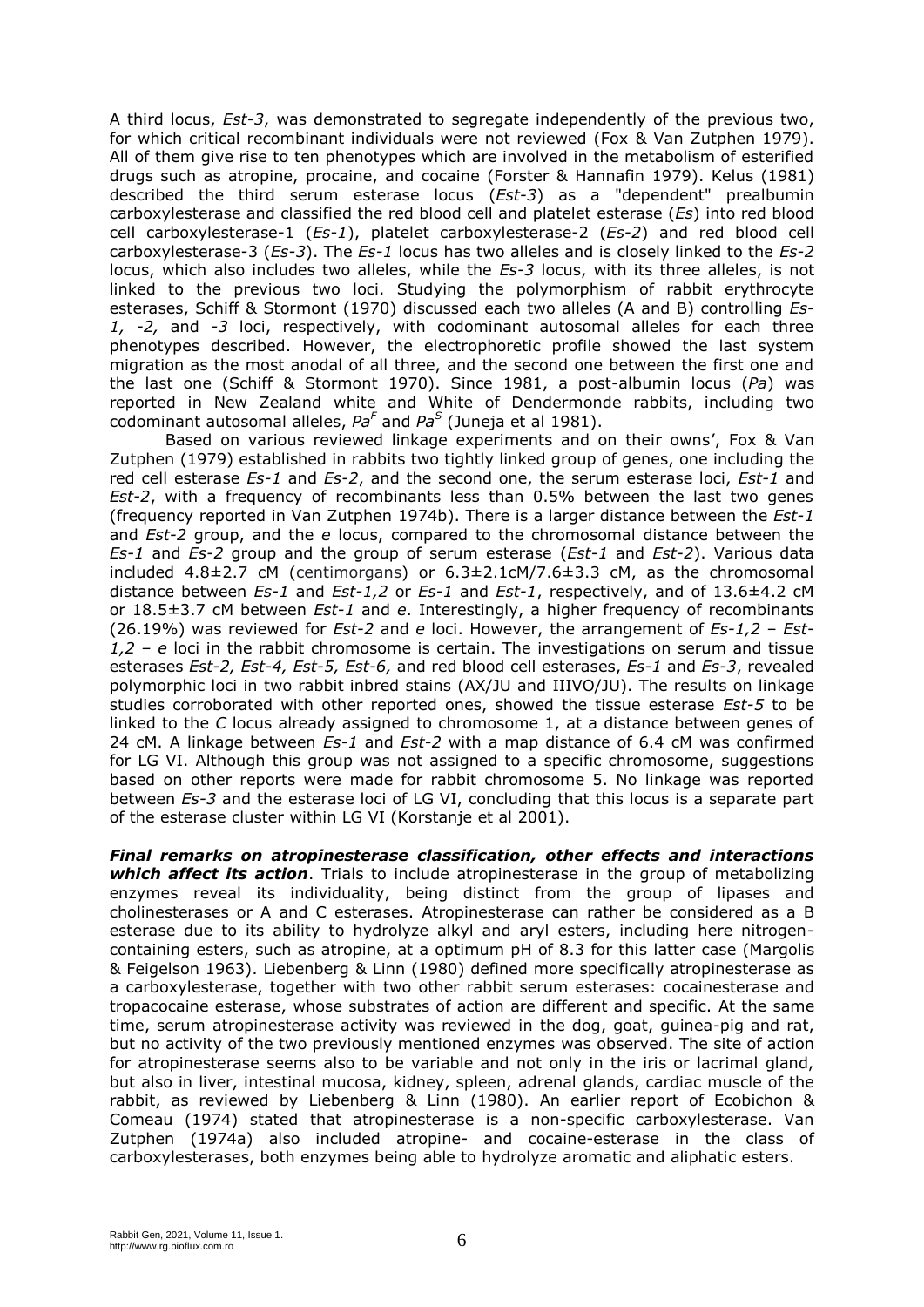The effect of atropinesterase (*As, Est-2*), as a non-specific carboxyesterase, concerns not only the atropine hydrolysis, but also other ester-type drugs, such as αnaphthyl acetate, procaine and benzoylcholine, as noticed by Forster & Hannafin (1979). Therefore, the atropine induced mydriasis and procaine-induced convulsions in rabbits depend on their expression by the presence or by the lack or deficiency of this plasma carboxylesterase. Forster & Hannafin (1979) found that procaine and benzoylcholine were competitive inhibitors of atropine. Competitive inhibition of the hydrolysis of each other, including here procaine, atropine and benzoylcholine was demonstrated by Ecobichon & Comeau (1974). On the other hand, an earlier report of Greene & Wade (1968) stated that animals with intermediate procaine esterase activity also metabolized atropine, whereas those with low activity usually did not. Van Zutphen (1974a) discussed the dependence between cocaine- and atropine-esterase, the activity of atropinesterase being dependent on the presence of cocainesterase. Sawin (1955) underlined the ability of atropinesterase to destroy monoacetyl-morphine. An early report of Sawin & Glick (1943) showed that although the initial rate of "monoacetyllmorphinease" activity is somewhat greater than its "atropinesterase" activity, the time required for their complete hydrolysis is about the same.

**Conclusions**. Atropine is an anticholinergic drug whose metabolism is genetically influenced by individual factors such as species, breed, age and, the most important, the genetic structre for the atropinesterase locus. Although humans and other species do not have a specific atropinesterase activity, this was reported in rabbits containing the synthesyzing allele either in homozygoute or heterozygoute genotypote, but with differences in the rate of its metabolism. Linkage experiments and modern studies assigned this locus to LG VI and the fifth rabbit chromosome, in different linkage relationships with other loci. The differences in the enzymes activities between rabbits and humans are related to the the rabbit's general use as a human experimental model.

**Conflict of interest**. The author declares no conflict of interest.

## **References**

Akesson C., Swanson C., Patil P. N., 1983 Muscarinic receptors of rabbit irides. Naunyn-Schmiedeberg's Archives of Pharmacology 322:104-110.

Bedrossian R. H., 1979 The effect of atropine on myopia. Ophthalmology 86(5):713-717.

- Cashman J. R., Perotti B. Y. T., Berkman C. E., Lin J., 1996 Pharmacokinetics and molecular detoxication. Environmental Health Perspectives 104(1):23-40.
- Cauthen S. E., Ellis R. D., Larrison S. B., Kidd M. R., 1976 Resolution, purification and characterization of rabbit serum atropinesterase and cocainesterase. Biochemical Pharmacology 25:181-185.
- Dauchot P., Gravenstein J. S., 1971 Effects of atropine on the electrocardiogram in different age groups. Clinical Pharmacology & Therapeutics 12(2/1):274-280.
- Ecobichon D. J., Comeau A. M., 1974 Genetic polymorphism of plasma carboxylesterases in the rabbit: correlation with pharmacologic and toxicologic effects. Toxicology and Applied Pharmacology 27:28-40.
- Forster R. P., Hannafin J. A., 1979 Influence of a genetically determined atropinesterase on atropine inhibition of the "smoke (dive) reflex" in rabbits. General Pharmacology 10:41-46.
- Fox R. R., Van Zutphen L. F. M., 1977 Strain differences in the prealbumin serum esterase of JAX rabbits. The Journal of Heredity 68:227-230.
- Fox R. R., Van Zutphen L. F. M., 1979 Chromosomal homology of rabbit *(Oryctolagus cuniculus)* linkage group VI with rodent species. Genetics 93:183-188.
- Goldsmith R. I., Rothhammer F., Schull W. J., 1977 Mydriasis and heredity. Clinical Genetics 12:129-133.
- Greene F. E., Wade A. E., 1968 The relationship of hepatic drug metabolizing activity to serum esterase activities in albino rabbits. Pharmacology 1:363-368.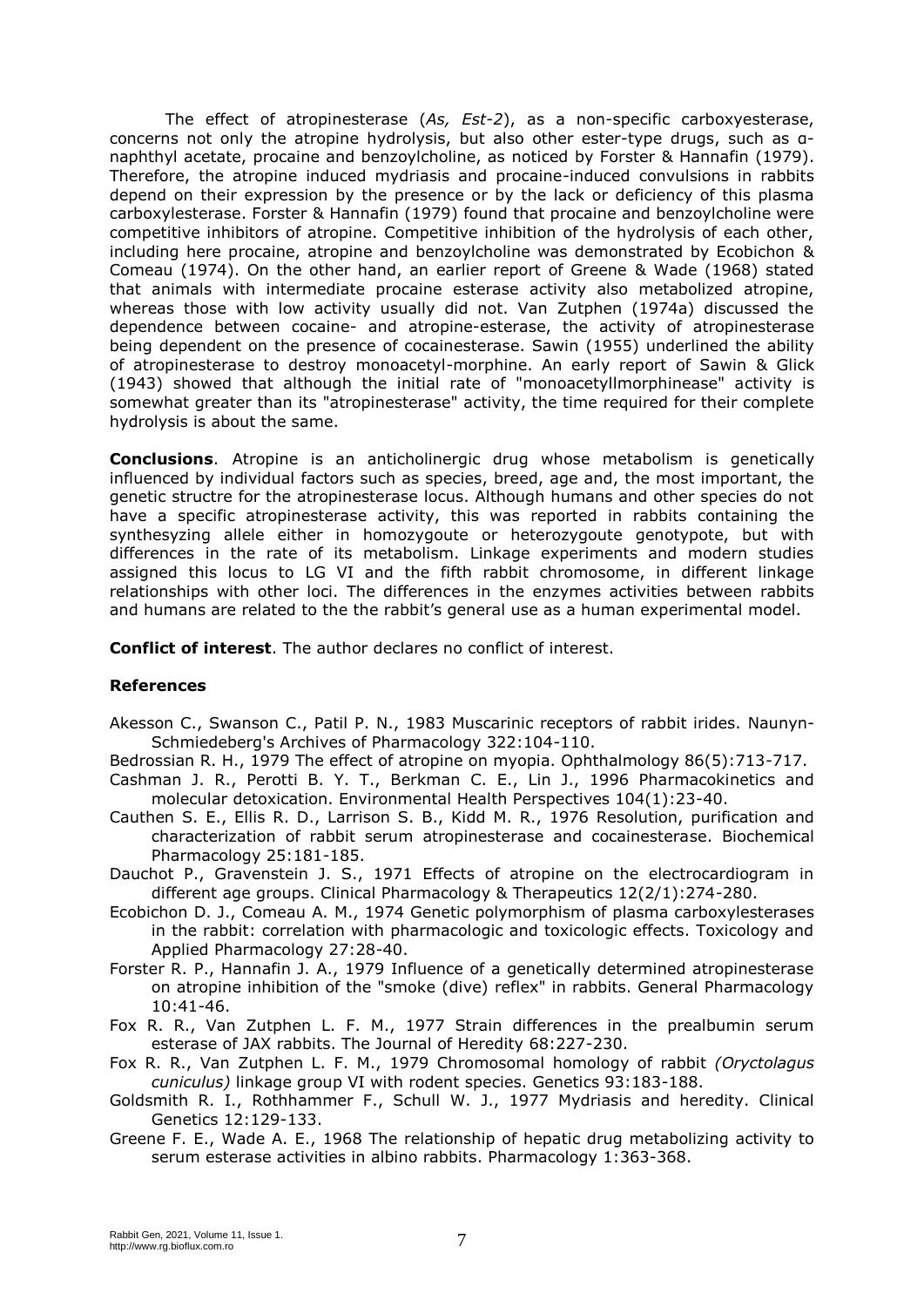- Harrison P. K., Tattersall J. E. H., Gosden E., 2006 The presence of atropinesterase activity in animal plasma. Naunyn-Schmiedeberg's Archives of Pharmacology 373:230-236.
- Jindra A., Čihák A., Kovács P., 1963 Biosynthesis of alkaloids. Some properties of atropinesterase from *Datura stramonium* L. Herba Hungarica Part VII 2(145):1059- 1064.
- Juneja R. K., Van De Weghe A., Gahne B., 1981 A new genetically determined plasma protein polymorphism in the laboratory rabbit. Hereditas 94:245-248.
- Kelus A. S., 1981 The ideal rabbit. In: The immune system. Steinberg C. M., Lefkovits I. (eds). Past and Future, Festschrift in Honor of Niels Kaj Jerne on the Occasion of his 70<sup>th</sup> Birthday, Basel, Karger 1:284-290.
- Korstanje R., Den Bieman M., Campos R., Esteves P. J., Lankhorst Æ., Van Der Loo W., Van Zutphen L. F. M., Van Lith H. A., Ferrand N., 2001 Genetic analysis and mapping of biochemical markers in an F2 intercross of two inbred strains of the rabbit *(Oryctolagus cuniculus).* Biochemical Genetics 39(5/6):169-178.
- Kottmeier C. A., Gravenstein J. S., 1968 The parasymphatomimetic activity of atropine and atropine methylbromide. Anesthesiology 29(6):1125-1133.
- Kuiper B., Boevé M. H., Jansen T., Roelofs-van Emden M. E., Thuring J. W. G. M., Wijnands M. V. W., 1997 Ophthalmologic examination in systemic toxicity studies: an overview. Laboratory Animals 31:177-183.
- Liebenberg S. P., Linn J. M., 1980 Seasonal and sexual influences on rabbit atropinesterase. Laboratory Animals 14:297-300.
- Liu S. Q., Zang W. J., Li Z. L., Yu X. J., Li B. P., 2004 Effect of atropine on denervated rabbit ear blood vessels. Journal of Cardiovascular Pharmacology 43(1):99-105.
- Margolis F., Feigelson P., 1963 Purification and characterization of a genetically determined rabbit serum esterase. The Journal of Biological Chemistry 238(8):2620-2627.
- Margolis F., Feigelson P., 1964 Genetic expression and developmental studies with rabbit serum atropinesterase. Biochimica et Biophysica Acta 90:117-125.
- Mori N., Mochizuki T., Yamazaki F., Takei S., Mano H., Matsugi T., Setou M., 2019 MALDI imaging mass spectrometry revealed atropine distribution in the ocular tissues and its transit from anterior to posterior regions in the whole-eye of rabbit after topical administration. PLoS ONE 14(1):e0211376.
- Olson M. E., Vizzutti D., Morck D. W., Cox A. K., 1993 The parasympatholytic effects of atropine sulfate and glycopyrrolate in rats and rabbits. Canadian Journal of Veterinary Research 57:254-258.
- Sawin P. B., 1955 Recent genetics of the domestic rabbit. Advances in Genetics 183-226.
- Sawin P. B., Glick D., 1943 Atropinesterase, a genetically determined enzyme in the rabbit. Proceedings of the National Academy of Sciences of the United States of America 29(2):55-59.
- Schiff R., Stormont C., 1970 The biochemical genetics of rabbit erythrocyte esterases: two new esterase loci. Biochemical Genetics 4:11-23.
- Shutt L. E., Bowes J. B., 1979 Atropine and hyoscine. Anaesthesia 4:476-490.
- Stormont C., Suzuki Y., 1970 Atropinesterase and cocainesterase of rabbit serum: localization of the enzyme activity in isozymes. Science 167:200-202.
- Van Zutphen L. F. M., 1974a Serum esterase genetics in rabbits. I. Phenotypic variation of the prealbumin esterases and classification of atropinesterase and cocainesterase. Biochemical Genetics 12(4):309-326.
- Van Zutphen L. F. M., 1974b Serum esterase genetics in rabbits. II. Genetic analysis of the prealbumin esterase system, including atropinesterase and cocainesterase polymorphism. Biochemical Genetics 12(4):327-343.